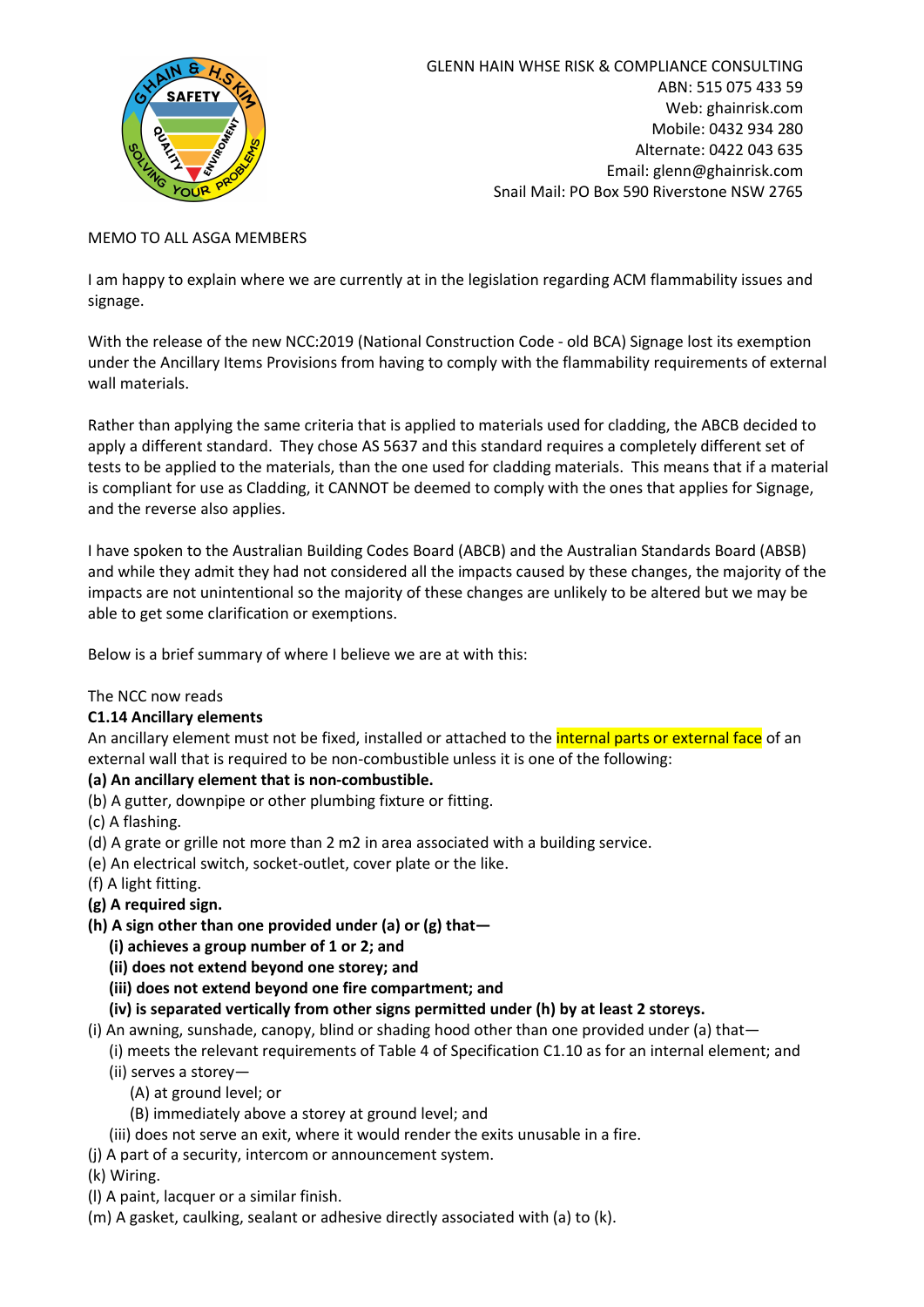

# Definition Non-Combustible

C1.9 (e) The following materials may be used wherever a *non-combustible* material is *required*:

- (i) Plasterboard.
- (ii) Perforated gypsum lath with a normal paper finish.
- (iii) Fibrous-plaster sheet.
- (iv) Fibre-reinforced cement sheeting.
- (v) Pre-finished metal sheeting having a *combustible* surface finish not exceeding 1 mm thickness and where the *Spread-of-Flame Index* of the product is not greater than 0.
- (vi) *Sarking-type materials* that do not exceed 1 mm in thickness and have a *Flammability Index* not greater than 5.
- (vii) Bonded laminated materials where—
	- (A) each lamina, including any core, is *non-combustible*; and
	- (B) each adhesive layer does not exceed 1 mm in thickness and the total thickness of the adhesive layers does not exceed 2 mm; and
	- (C) the *Spread-of-Flame Index* and the *Smoke-Developed Index* of the bonded laminated material as a whole do not exceed 0 and 3 respectively.

Other than required signs all signs attached to the external fire wall (almost all external walls are fire walls) of Type A and B buildings MUST be either made from, a Non Combustible Materials, a material Certified as being Non Combustible under AS 1530.1, or meet the requirements for ancillary element of 1.3.3 – C1.14 (g) & C1.14 (h).

Definition for Types A & B Building – This will be the majority if not all of the Coles stores



Large Isolated Structures can also be classed as Type C provided they have sprinklers installed, have a total floor area less than 18000<sup>2</sup>m, do not have a single fire compartment greater than 5000<sup>2</sup>m and have at least 6m clear unobstructed continuous vehicular access around the entire building.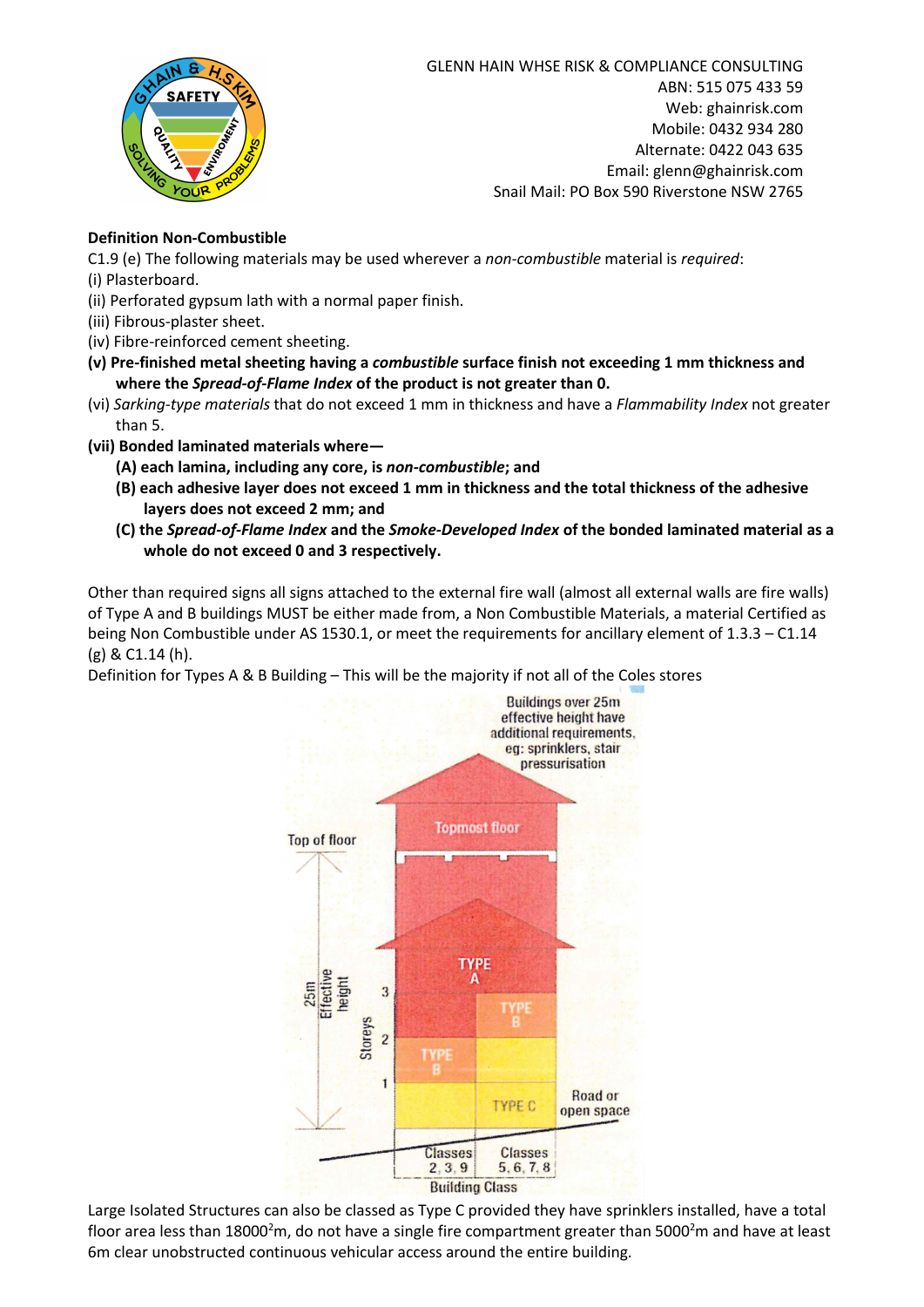

Requirements of C1.14 (a) An ancillary element that is non-combustible.

## Requirements of C1.14 (g) Allows for required signs to be made of combustible material means Requirements of C1.14 (h)

An *ancillary element* must not be fixed, installed or attached to the internal parts or external face of an *external wall* that is *required* to be *non-combustible* unless it is one of the following:

(a) An *ancillary element* that is *non-combustible*.

- (h) A sign other than one provided under (a) or  $(g)$  that-
	- (i) achieves a *group number* of 1 or 2; and
	- (ii) does not extend beyond one *storey;* and
	- (iii) does not extend beyond one *fire compartment*; and
	- (iv) is separated vertically from other signs permitted under (h) by at least 2 *storeys*

## Let me expand on C1.14(a) implications

## (a) An ancillary element that is non-combustible.

Non-Combustible means it is made of

Signs mast be made from Non-Combustible materials.

(i) Plasterboard.

(ii) Perforated gypsum lath with a normal paper finish.

(iii) Fibrous-plaster sheet.

(iv) Fibre-reinforced cement sheeting.

(v)Pre-finished metal sheeting having a combustible surface finish not exceeding 1 mm thickness and where the Spread-of-Flame Index of the product is not greater than 0.

(vi)Sarking-type materials that do not exceed 1 mm in thickness and have a Flammability Index not greater than 5.

(vii)Bonded laminated materials where—

(A)each lamina, including any core, is non-combustible; and

(B)each adhesive layer does not exceed 1 mm in thickness and the total thickness of the adhesive layers does not exceed 2 mm; and

(C)the Spread-of-Flame Index and the Smoke-Developed Index of the bonded laminated material as a whole do not exceed 0 and 3 respectively.

(viii) a material that has been tested against 1530.1 and been deemed as non-combustible.

## Let me expand on C1.14(h) implications

## (h)(i) achieves a *group number* of 1 or 2

The Group 1 or 2 they are referring to is the AS 5637:2015 calls for a AS/ANZ 3837 sample test or ISO 9705 full room - these are used to determine the fire hazard properties through specific tests:

Group 1 - Materials that DO NOT reach Flashover after exposure to 100Kw for 600sec followed by 300Kw for another 600 sec

Group 2 - Materials that DO NOT reach Flashover after exposure to 100Kw for 600sec but DOES flash over when exposed to the following 300Kw for another 600 sec

Group 3 – Material that reach Flashover in more than 120 Seconds after exposure to 100Kw

Group 4 – Material that reach Flashover in less than 120 Seconds after exposure to 100Kw

Sample Test - https://www.youtube.com/watch?v=2TpRLHr1kBw

Full Room Test - https://www.youtube.com/watch?v=X-45ymnRAl8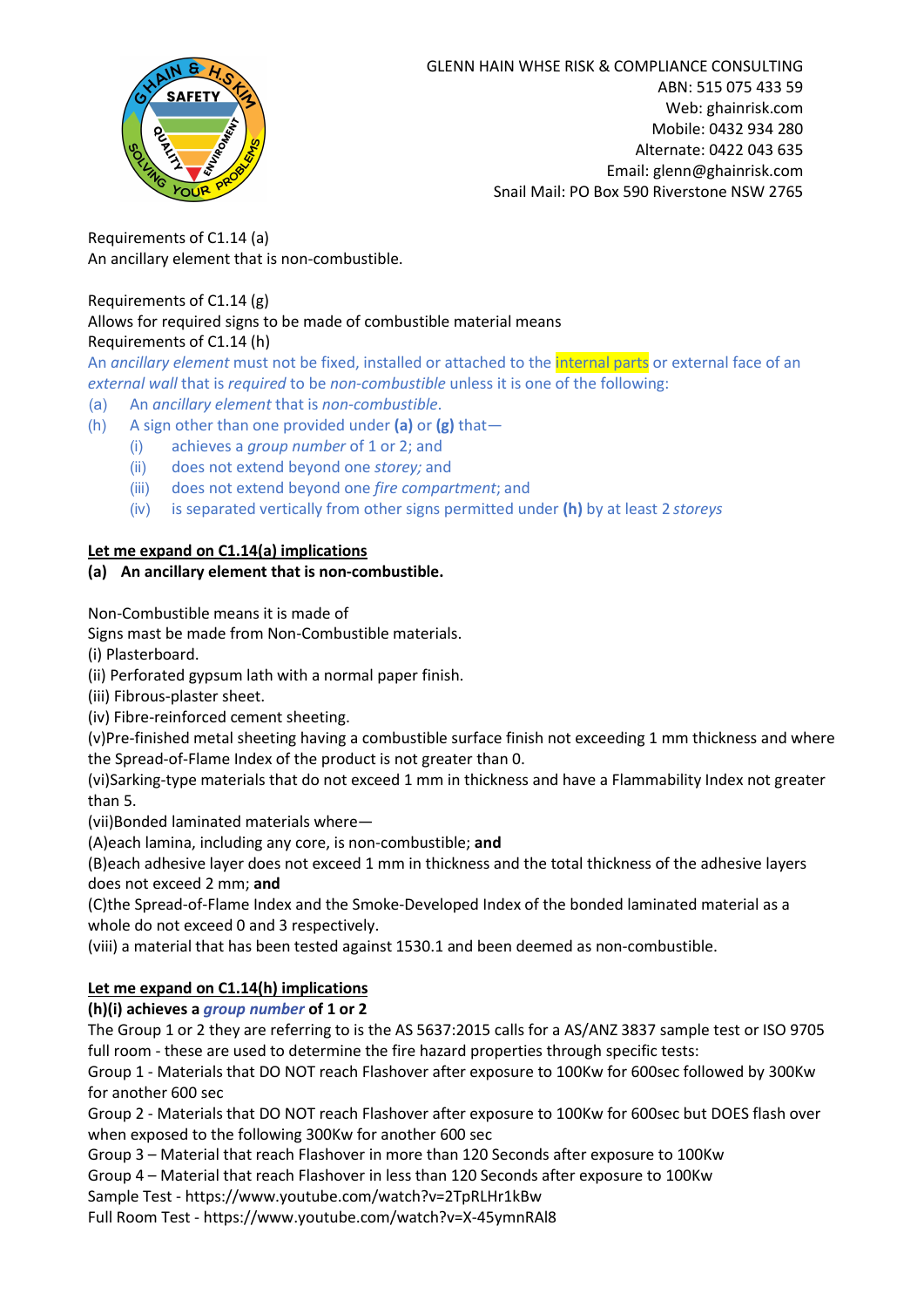

As there is no correlation between this test and the ones used for the certification of cladding materials there can be no deemed to satisfy provision which would have allowed use of cladding materials for signage manufacture.

I have spoken to several ACM Suppliers and to paraphrase their responses: "It's an expensive test (around \$60k), there is no guarantee our product will pass and signage is such a small part of our business, that we cannot get approval from senior management to get our products tested."

ACM product that has been certified against AS 5637 is limited but the list is growing. I am also aware of several products that have 1530.1 Certification and this list is also growing.

The use of ACM products generally gets more complicated due to several bad experiences (Certifiers signing off on product A, only to find out the builder/installer had used the cheaper non-compliant product B). Because of this it's getting extremely difficult to find a certifier in Qld who will sign off on any ACM product. I expect this will spread.

## (h)(ii) does not extend beyond one *storey*

This means that the size and location of an external sign must be limited to the extent that the sign does not span the internal floor.

#### (h)(iii) does not extend beyond one *fire compartment*

This restricts the size and location of external signs so that the sign does not span an internal fire compartment.

#### (h)(iv) is separated vertically from other signs permitted under (h) by at least 2 *storeys*

This means you can have signs on Level 1, and level 4

I've spoken with a Fire Engineer: provided the signs are vertically very close together (less than 100mm) they may be able can class the 2 linked signs, as if they were 1 larger sign, provided that the sign has meet all the other restriction of C1.14(h)

#### Now for the major issues

#### Issue 1

Currently there is no cost-effective translucent material other than glass that can achieve a Group 1 or 2 classification. The NCC:2019 does allow for Performance Based Solutions. This is where a Fire Engineer "signs off" that the components that the sign/s are made of, along with the location of sign in relation to, location of other signs, and existing opening within the firewall, do not increase the risk of the fire spread. Every illuminated non-required sign attached to an external wall of a Type A & B Building will require a Performance Based Solution.

As there are non-combustible AS 1530.1 certified and AS 5637 certified alternatives available. I doubt that a Performance Based Solution would be granted by a fire engineer for a non-illuminated sign made from anything other than compliant materials, unless there were extenuating circumstances.

As the components of a Performance Based Solution are site specific (Type of Building structure, Classes of Occupancy, Location on the building, Position of other signs, What the external wall is made of) – this is not going to be a 1 size fits all solution that covers every situation.

I have been and, am still, working with several Fire Engineers and Certifiers to ensure that I have streamlined this process and developed what I believe to be as cost-effective process as possible. These discussions will result in changes in the materials used to manufacture signs, so that the signs comply as far as possible with the new requirements.